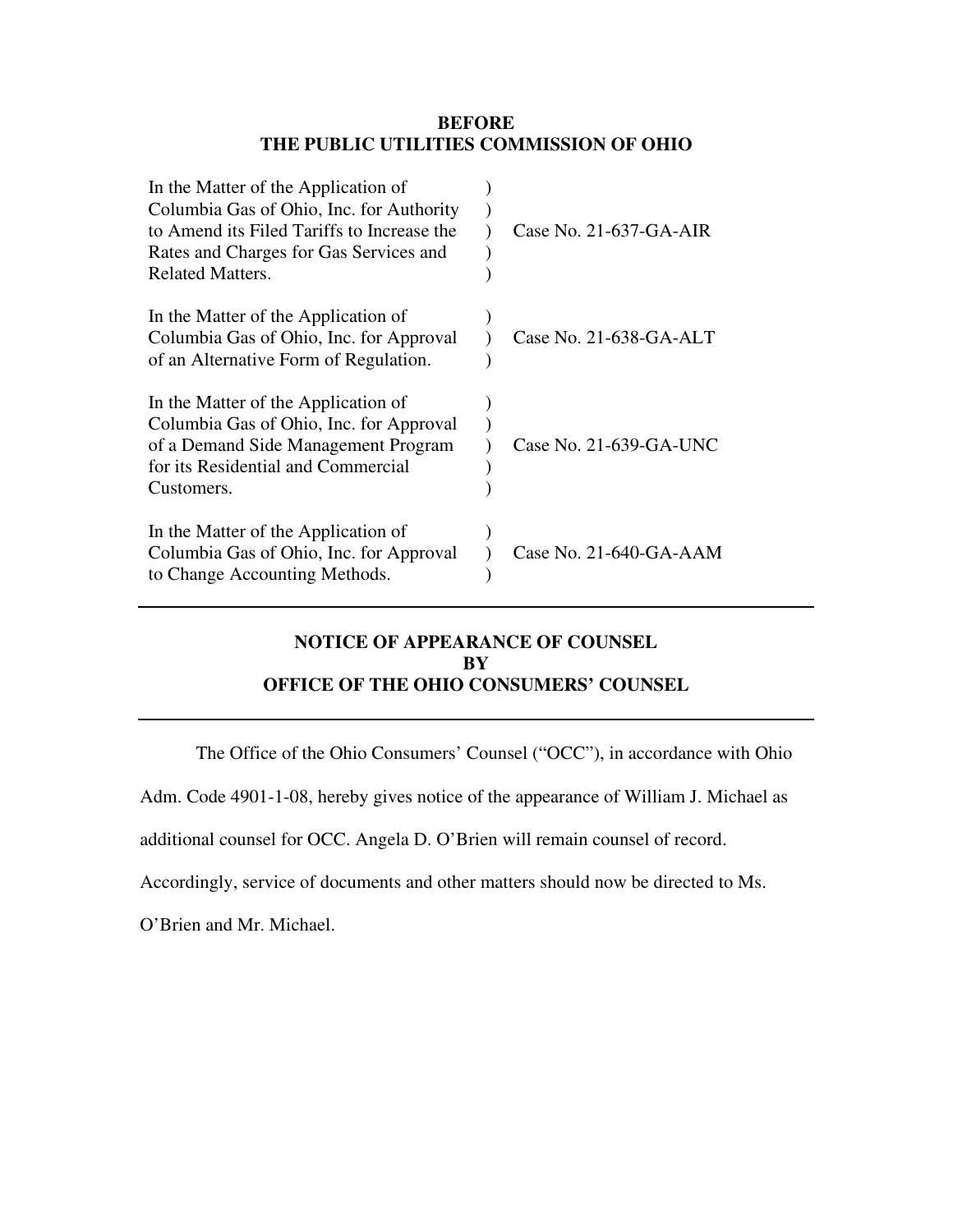Respectfully submitted,

Bruce Weston (0016973) Ohio Consumers' Counsel

*/s/ William J. Michael*  Angela D. O'Brien (0097579) Counsel of Record William J. Michael (0070921) Assistant Consumers' Counsel

### **Office of the Ohio Consumers' Counsel**

65 East State Street, Suite 700 Columbus, Ohio 43215 Telephone [O'Brien]: (614) 499-9531 Telephone [Michael]: (614) 466-1291 angela.obrien@occ.ohio.gov william.michael@occ.ohio.gov (willing to accept service by e-mail)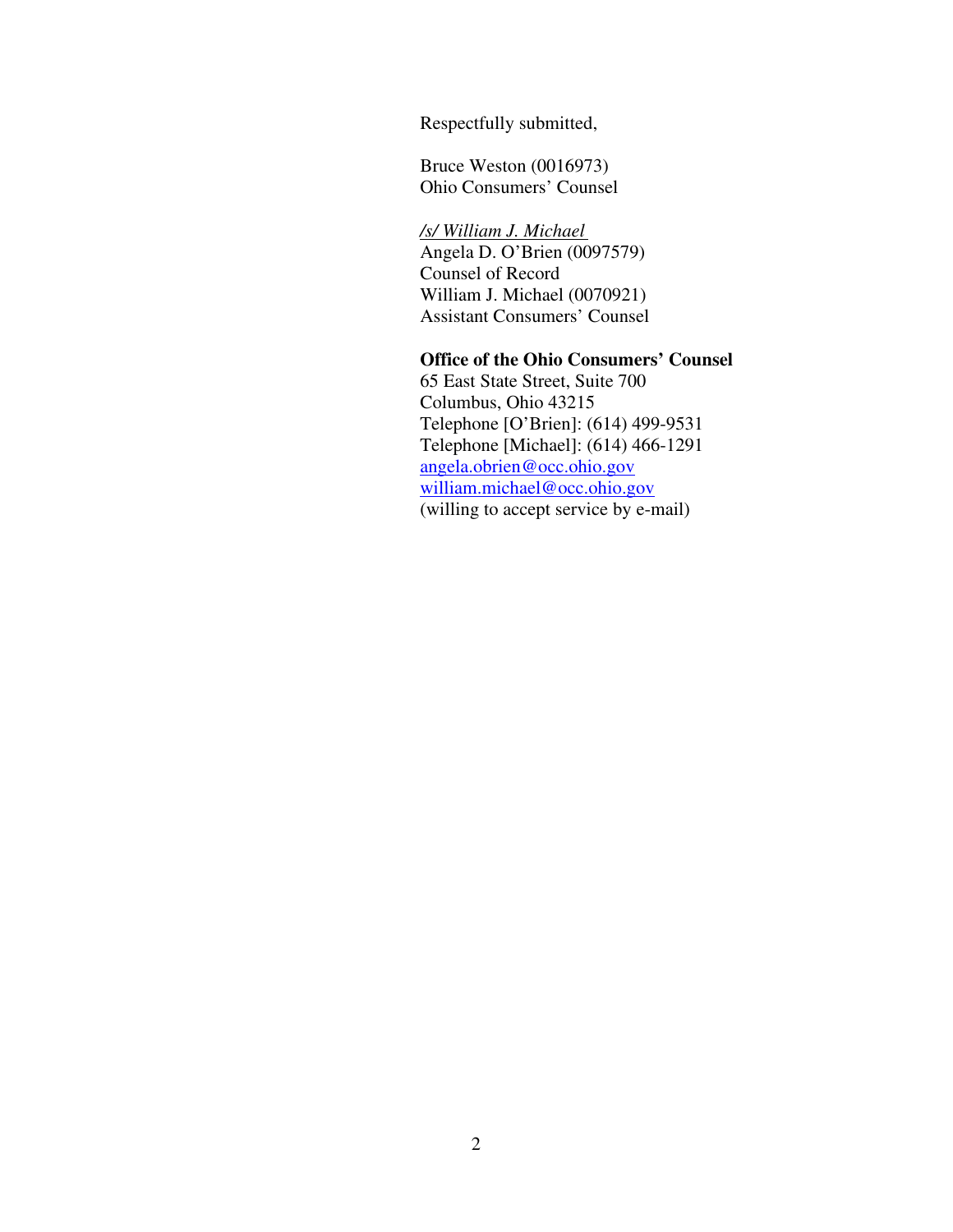### **CERTIFICATE OF SERVICE**

I hereby certify that a copy of this Notice of Appearance of Counsel was served on the persons stated below via electric transmission this 21st day of January 2022.

> */s/ William J. Michael*  William J. Michael (0070921) Assistant Consumers' Counsel

The PUCO's e-filing system will electronically serve notice of the filing of this document on the following parties:

#### **SERVICE LIST**

kyle.kern@OhioAGO.gov werner.margard@OhioAGO.gov thomas.shepherd@OhioAGO.gov evan.betterton@igs.com michael.nugent@igs.com dparram@bricker.com gkrassen@nopec.org mjsettineri@vorys.com glpetrucci@vorys.com rdove@keglerbrown.com

Attorney Examiners: Jacqueline.St.John@puco.ohio.gov gregory.price@puco.ohio.gov

mkurtz@bkllawfirm.com kboehm@bkllawfirm.com jkylercohn@bkllawfirm.com josephclark@nisource.com mlthompson@nisource.com johnryan@nisource.com egallon@porterwright.com mstemm@porterwright.com bhughes@porterwright.com dflahive@porterwright.com gkrassen@bricker.com dstinson@bricker.com bojko@carpenterlipps.com wygonski@carpenterlipps.com